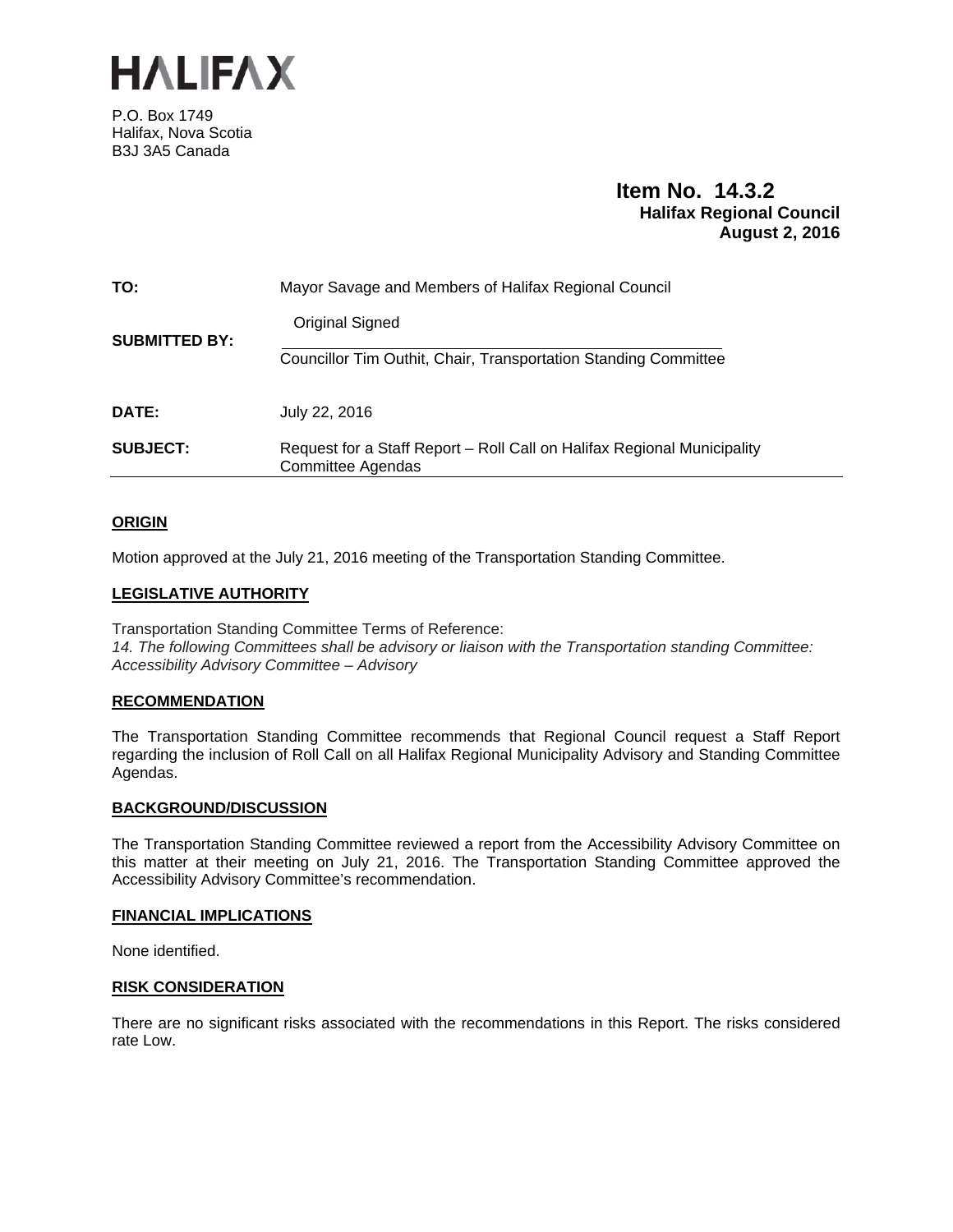### **COMMUNITY ENGAGEMENT**

The Transportation Standing Committee meetings are open to public attendance, a live webcast is provided of the meeting, and members of the public are invited to address the Committee for up to five minutes at the end of each meeting during the Public Participation portion of the meeting. The agenda, reports, video, and minutes of the Transportation Standing Committee are posted on Halifax.ca.

#### **ENVIRONMENTAL IMPLICATIONS**

There are no environmental implications associated with this report.

# **ALTERNATIVES**

The Transportation Standing Committee did not identify any alternatives.

#### **ATTACHMENTS**

Attachment 1 – Accessibility Advisory Committee report dated July 11, 2016

A copy of this report can be obtained online at http://www.halifax.ca/council/agendasc/cagenda.php then choose the appropriate meeting date, or by contacting the Office of the Municipal Clerk at 902.490.4210, or Fax 902.490.4208.

Report Prepared by: Cathy Collett, Legislative Assistant 902.490.6517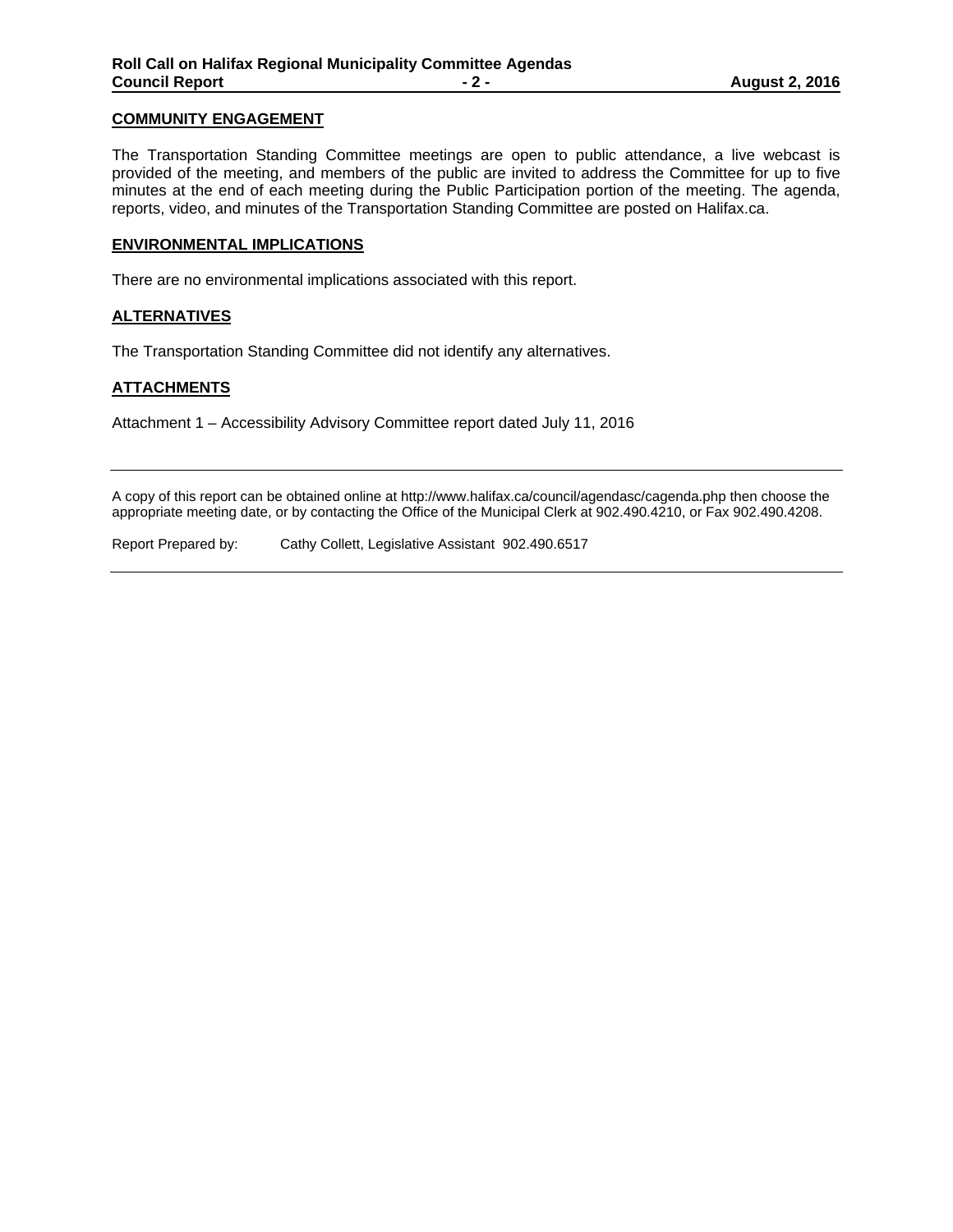

P.O. Box 1749 Halifax, Nova Scotia B3J 3A5 Canada

# **Item No. 12.3.1 Transportation Standing Committee July 21, 2016**

| TO:                  | Chair and Members of the Transportation Standing Committee                                                                                      |
|----------------------|-------------------------------------------------------------------------------------------------------------------------------------------------|
| <b>SUBMITTED BY:</b> | <b>Original Signed</b>                                                                                                                          |
|                      | Pat Gates, Chair, Accessibility Advisory Committee                                                                                              |
| <b>DATE:</b>         | July 11, 2016                                                                                                                                   |
| <b>SUBJECT:</b>      | Request for a Staff Report Regarding the Inclusion of Roll Call on all<br>Halifax Regional Municipality Advisory and Standing Committee Agendas |

# **ORIGIN**

June 20, 2016 meeting of the Accessibility Advisory Committee

# **LEGISLATIVE AUTHORITY**

Section 1 of the Accessibility Advisory Committee Terms of Reference: "The main responsibility of the Committee is to advise Halifax Regional Council, through the Transportation Standing Committee, on the impact of Municipal policies, programs and services on persons with disabilities.

- 1.1 To facilitate the full participation of all citizens with disabilities in civic and community affairs by ensuring that policies, programs and services do not impose barriers to such participation.
- 1.2 To increase civic and community awareness regarding the disability communities within HRM by promoting effective communication.
- 1.3 To work towards the elimination of physical and attitudinal barriers facing persons with disability by advising Halifax Regional Council, through the Transportation Standing Committee, on issues and concerns raised by citizens.
- 1.4 To ensure HRM's disability communities have an equitable opportunity to voice their views on disability and other issues affected by monitoring the effectiveness of HRM policies, programs and services.

# **RECOMMENDATION**

The Accessibility Advisory Committee recommends that the Transportation Standing recommends that Regional Council request a Staff Report regarding the inclusion of Roll Call on all Halifax Regional Municipality Advisory and Standing Committee Agendas.